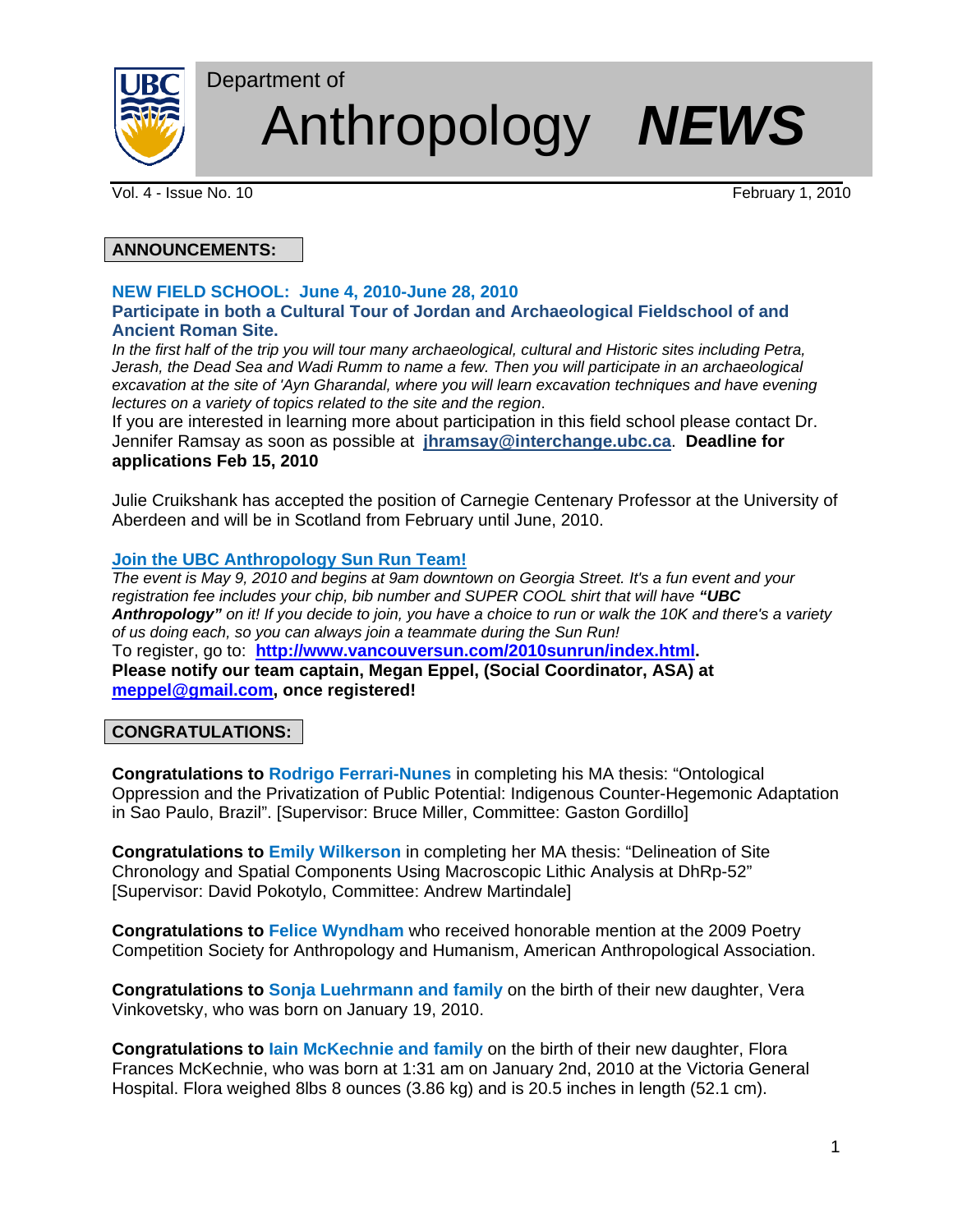**Congratulations to Jesse Morin and family** on the birth of their new daughter, Gabriela Eva Morin, who was born on Jan 29th after a fast and furious labour, weighing in at 7lbs 3oz! Both mother and daughter are doing great.

#### **PUBLICATIONS:**

**Bell, Kirsten**; Salmon, Amy; Bowers, Michele; Bell, Jennifer & McCullough, Lucy 2010 Smoking, stigma and tobacco 'denormalization': Further reflections on the use of stigma as a public health tool. Social Science & Medicine. doi:10.1016/j.socscimed.2009.09.060. *A newspaper article about the paper and the study was published in last Friday's National Post:*  Blackwell, Tom (2010) 'Shaming' smokers makes it harder to quit: study. National Post, 7 January 2010. Available at: http://www.nationalpost.com/news/canada/story.html?id=2417574

Creighton, Millie.

2009. Japanese Surfing the Korean Wave: Drama Tourism, Nationalism, and Gender via Ethnic Eroticisms" Southeast Review of Asian Studies (SERAS), vol. 31, pp. 10-38.

Miller, Anton, **Christopher Condin**, **William McKellin**, Nicola Shaw, Anne Klassen & Sam **Sheps** 

2009 Continuity of care for children with complex chronic health conditions: parents' perspectives. BMC Health Services Research 9(1):242.

Wyndham, Felice S.

2010 Environments of Learning: Rarámuri Children's Plant Knowledge and Experience of Schooling, Family and Landscapes in the Sierra Tarahumara, Mexico. Human Ecology 38(1):tbd.

Wyndham, Felice S.

2009 Society for Humanistic Anthropology Contest Winners 2009: In the Chaco. Anthropology and Humanism 34(2):254-255.

Wyndham, Felice S.

2009 Spheres of Relations, Lines of Interaction: Subtle Ecologies of the Rarámuri Landscape in Northern Mexico. Journal of Ethnobiology 29(2):271-295.

Wyndham, Felice and Sara Tiffany.

2009 'Whither the International Society of Ethnobiology? Some Results from our 2008 Survey of Members' International Society of Ethnobiology News. 1(1): 18-20.

#### **PRESENTATIONS:**

Bell, Kirsten

January 11, 2009 CFAX 1070 Radio, Victoria, BC. Live interview with David Dickson on 'shaming smokers to quit' study

Bell, Kirsten

January 14, 2009 People First Radio, Nanaimo, BC. Live interview with Kevin M on 'shaming smokers to quit' study.

Green, Denise Nicole

January 15, 2009 Histakshitl Ts'awaatskwii (We Come From One Root) Film Presentation and Discussion, Talking About Thliitsapilthim Nuuchaanulth Ceremonial Curtains Symposium, UBC, Vancouver, BC.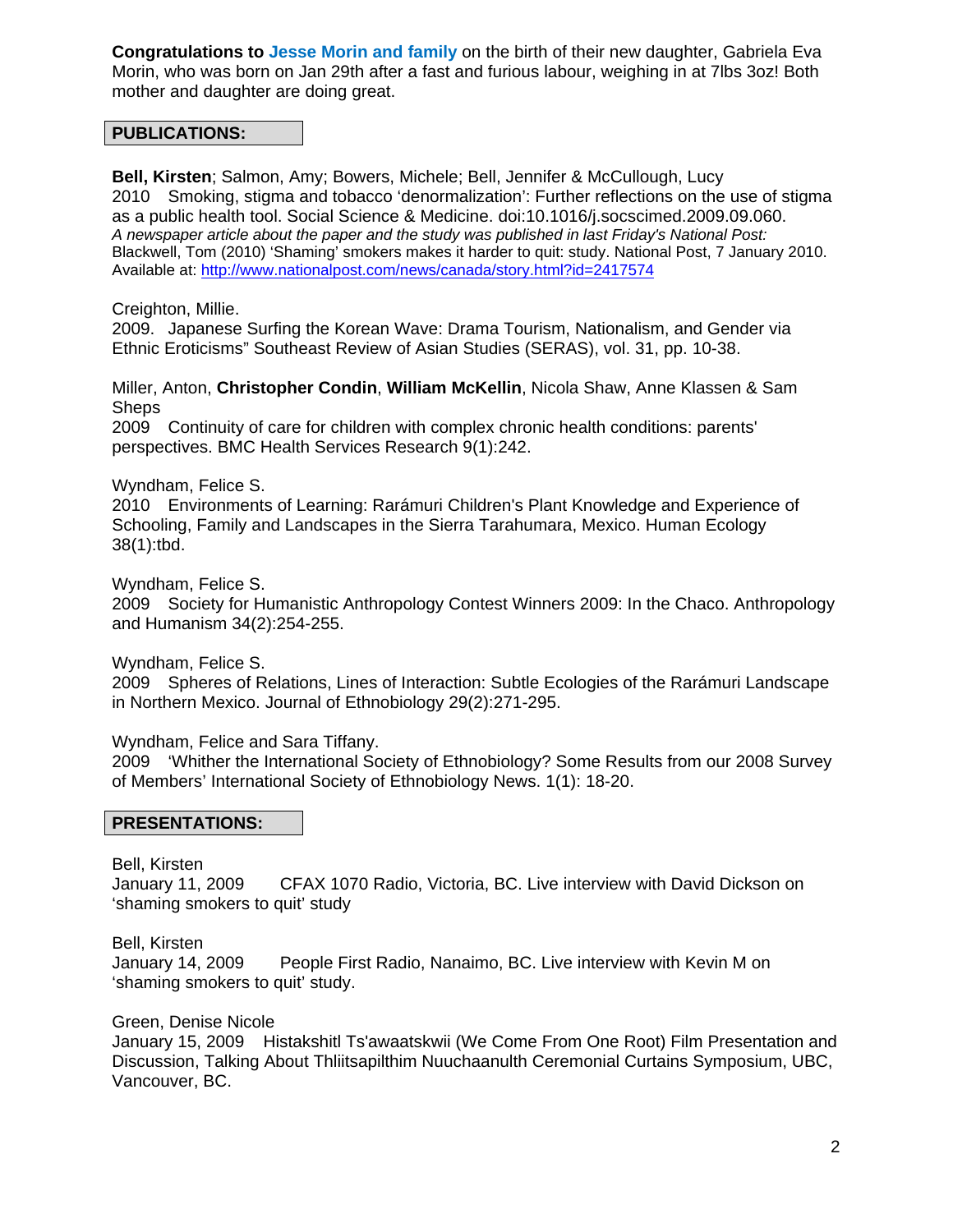Creighton, Millie.

January 9, 2010 "Debates Surrounding Japan's Constitution and Article 9 Renouncing Militarism in Relationship to Asian Regional and Global Issues," Bangkok Thailand. Invited/Sponsored presentation for the International Workshop on Global Civil Society and Justice, co-hosted by the London School of Economics Centre for the Study of Global Governance (London), Chulalongkorn University Centre for Peace and Conflict Resolution (Bangkok), and Tata University Institute of Social Sciences (Mumbai).

Jessome, Kenzie "Harmony and Discord: The Balsería Feast and Pre-Conquest Panamanian Chiefly Societies" Chacmool Publication Committee for the 41st Annual Chacmool Conference: It's Good to be King. The University of Calgary

McKellin. William

December 10, 2009 Participated in a panel - "Sleepy Rounds" Elements of 'Paediatric Sleep Reports' – Bridging Tertiary and Primary Care, BC Childrens Hospital

Miller, Bruce

January 27, 2020 Expert Testimony in BC Utilities Commission in the matter of the Utilities Commission Act S.B.C. 1996, Chapter 473 and Re: BCTC ILM CPCN Court of Appeal Reconsideration, Vancouver.

#### Wyndham, Felice S.

Nov 2009 Conocimientos etnobiológicas de la Sierra Tarahumara: ¿Qué y cómo aprendemos? Co-presentation with Dr. Janneli Miller: Medical Anthropology and Ethnobiological research in the Sierra Tarahumara. ENAH (Escuela Nacional Antropología y Historia), Ciudad Chihuahua, Chihuahua, Mexico.

Wyndham, Felice S.

Jun 8-12, 2009 Co-organizer and participant, Workshop: Re-envisioning the International Society of Ethnobiology: the next 20 years. Tofino Botanical Gardens, Tofino, British Columbia.

Wyndham, Felice S.

Apr, 2009 Ethnobiology at the Crossroads: Where Do We Come From? What Are We? Where Are We Going?; Society of Ethnobiology 32nd Annual Conference; New Orleans, Louisiana, United States. Copresenter: Dana Lepofsky

Wyndham, Felice S.

Apr, 2009 Children Learning the Plant World: Landscape, Ontogeny and Eco-Cultural Salience; Society of Ethnobiology 32nd Annual Conference; New Orleans, Louisiana, United States.

 **REMINDERS:** 

**Anthropology Colloquia 2009-10, "Full Cycle: Celebrating 60 Years of Anthropology at UBC"** 

**Thursday February 11, 11:30 am-1:00 pm, AnSo 134.** 

**Hiroshi Aoyagi (Kokushikan University)**

"Some Thoughts on the Impact of Cool Japan in Southeast Asia". *Co-sponsored with the Centre for Japanese Studies.* 

*\* Dr. Aoyagi will visit Millie Creighton's ANTH 315A class (LSK 462, 9:00-10:00 am on Friday, February 12) to present, "Okipop - Popular Cultural Indices in the Age of Okinawa's Global Transformation."*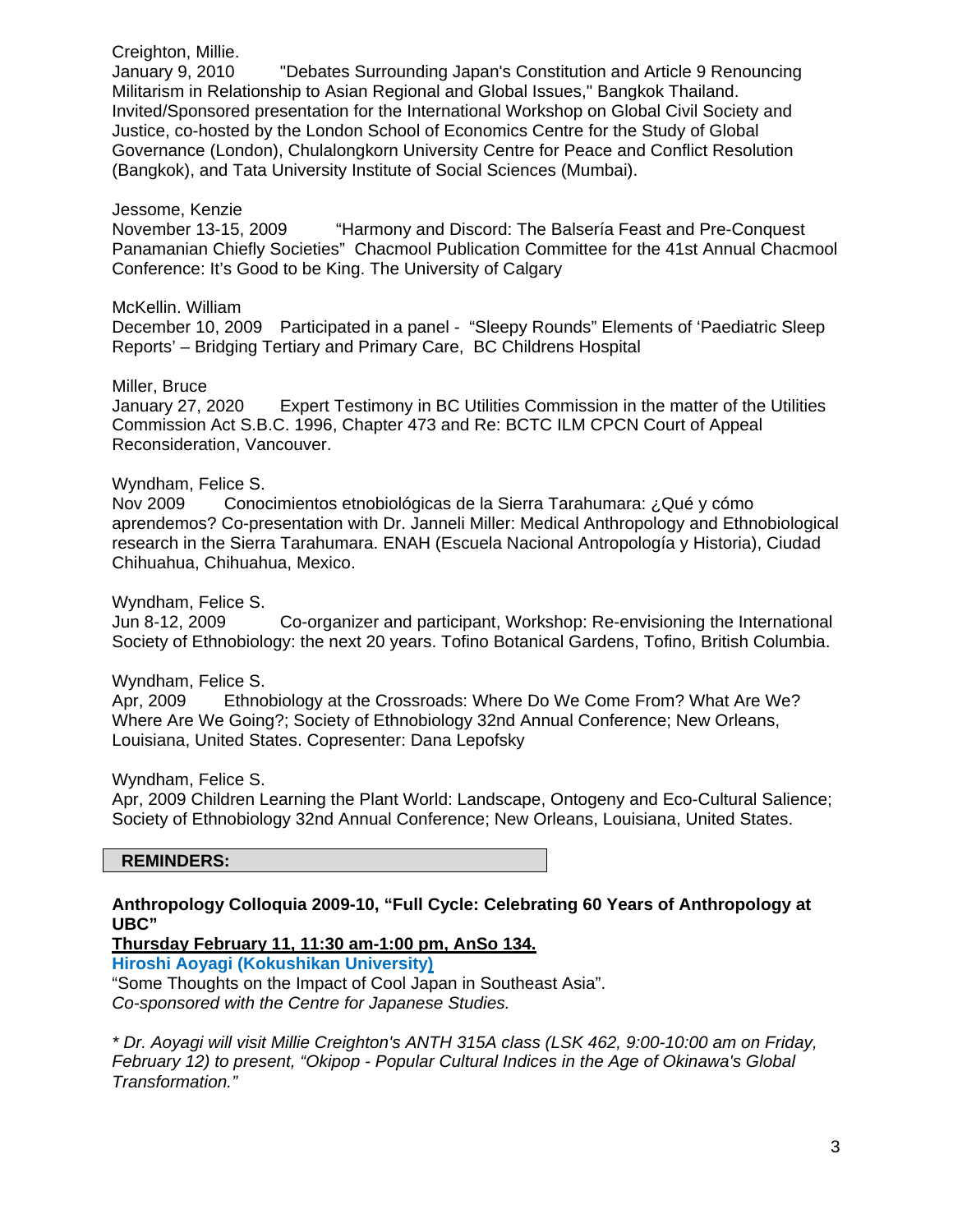## **MUSEUM OF ANTHROPOLOGY NEWS:**

## **Digital Heritage Symposium – Connecting Cultural Content and Experience Thursday, February 4 & Friday, February 5, 2010**

## **Presented with Vancouver 2010 Cultural Olympiad, co-hosted by MOA and Canadian Heritage Information Network (CHIN)**

A 2-day symposium at the Museum of Anthropology, exploring the interplay between objects and digital media; social media and museums, digital art and its preservation; youth and digital culture; interactivity in museums and galleries (includes mobile technologies and alternative interaction devices to enhance cultural experience, wearable computing, gaming); internetbased cultural heritage applications, including online learning; digital repatriation.

## **Keynotes**

Agnès Alfandari - Department Head of Multimedia, Musée du Louvre (France) David Anderson - Director of Learning and Interpretation, Victoria and Albert Museum (England) Anthony Shelton - Director, Museum of Anthropology at the University of British-Columbia (Canada)

Rafael Lozano-Hemmer (Artist, CODE)

*To ensure your place at the Symposium, please complete the online registration form as soon as possible. The Symposium will be also accessible online. To register or for more information, visit http://www.chin.gc.ca/symposium2010/ For more info, please go to: http://www.moa.ubc.ca/events/* 

## **Louis Riel Youth Symposium (for youth ages 13+)**

## **February 6, 2010, 9:00 am - 4:00 pm (various UBC locations)**

On February 6, UBC Opera with UBC School of Music presents the Louis Riel Youth Symposium. The symposium is an engaging and interactive exploration of Métis experience and performance inspired by the legacy of Louis Riel. Events are held in collaboration with the First Nations House of Learning, the Museum of Anthropology, and the Métis Nation BC. All youth are welcome to attend this exciting event. Lunch is provided (suggested donation \$5).

## **Youth Symposium Schedule:**

9:00 am - 10:30 am Métis Welcome & Métis Jigging demonstration at *First Nations House of Learning*

10:45 am - 1:00 pm Discussion Groups and Tour of *Museum of Anthropology*

1:15 pm - 2:15 pm Lunch (suggested donation of \$5 to cover cost)

2:30 pm - 4:00 pm Afternoon Showcase: Indigenous Music and Dance at *the Chan Centre \* Suggested age of participation is 13 years and up. Space is limited for the Youth Symposium. Everyone is welcome for afternoon performance showcase.* 

*For information on Louis Riel Opera Performances at the Chan Centre for the Performing Arts (February 4, 8:00 pm and February 7, 2:00 pm), contact 604-822-6725, admin@ubcopera.com or www.ubcopera.com.*

**We yah hani nah First Nations Dance Festival** 

**Monday, February 1 – Monday, February 8, 2010** 

#### **Presented with Vancouver 2010 Cultural Olympiad, co-hosted by the Dancers of Damelahamid**

 The 2010 We yah hani nah Coastal First Nations Dance Festival has an exciting line-up of dance groups from BC, the Yukon, and New Zealand. The festival will reach new communities and audiences in 2010 with performances at the Centennial Theatre in North Vancouver, the Squamish Lil'wat Cultural Centre in Whistler, and the UBC Museum of Anthropology in Vancouver.